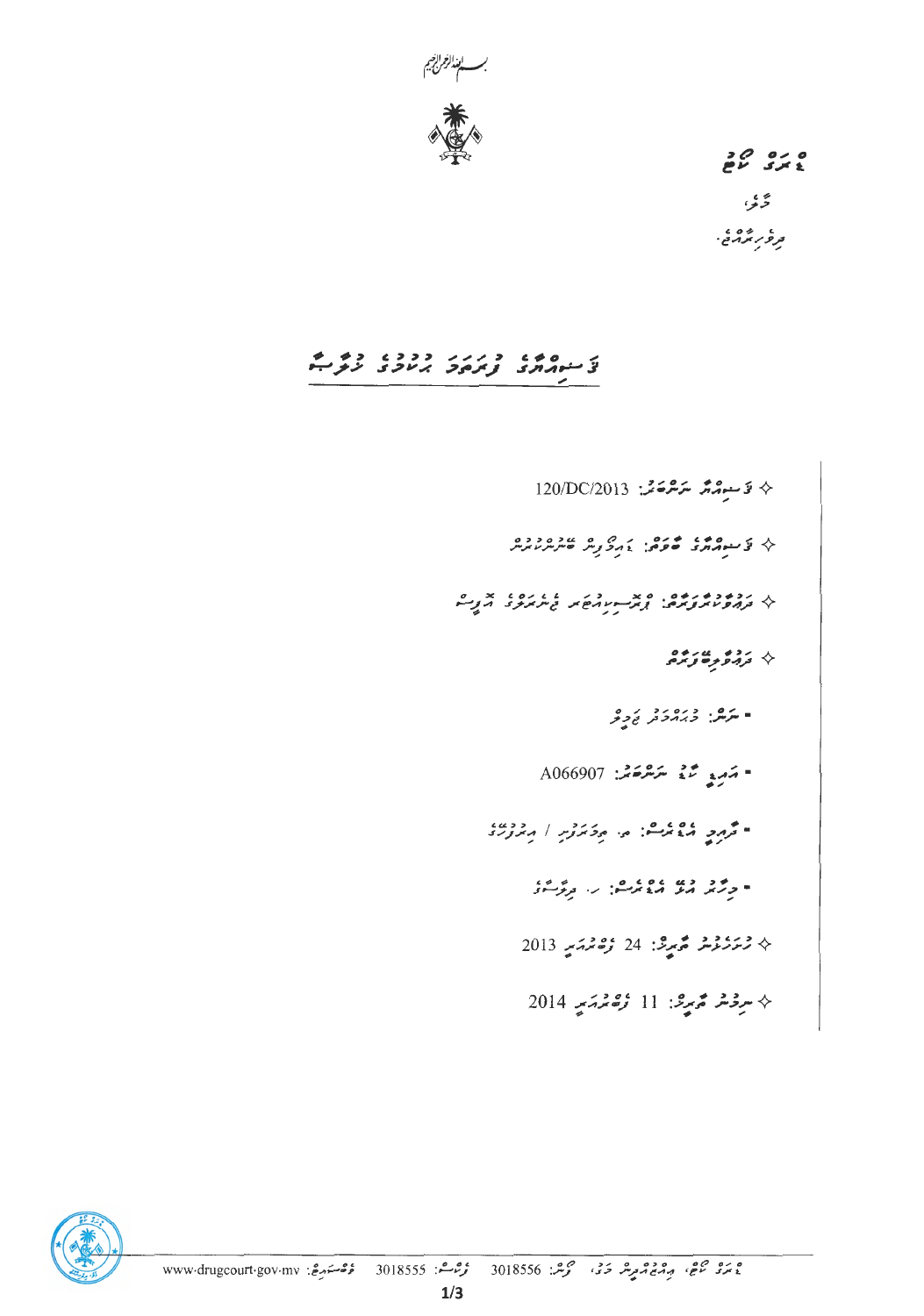جەپەمە مەكەترىس / مەمرىرىق مەيرەك كى يەق 03 سۇھ كەھەر 2012 كى 10 مەيرىم ئىمبىر ۇر، مەر ئەددىرە ئەترىرىم ھىرىرىن ئۇچرە ئەر ئورگومۇمۇم، 19 ئۇغۇر 19:04 كىرىر 19:04 (19:04 ور روز دو دوده ورود و دور دوه در سال مراجع و دو ده ده ده و در در شور در مرکز و تکر<br>مربر دارید در اول دومه ده در اول در دارد اول در دوس در اول در اول در اول در اول و تکر 17/2011 (خَرْجُوْمُومِ مِنْ مِنْ عَمْدِهِ) بِهِ 112 حَسَّرَ جَهْدَتِهِ (ر) مَنْ بَرْقَوْمِرْ، مُحَهْدَتِهِ (س) بِهِ رَوْمِر קבקבה בקהקב קדים ההקדה מהידיקה פיקדים מבחברים מקדים מבימון.<br>בתהיפתיות בזוהבת הביצוב בהאזור מיקדה פיקדים ומיקייות והוקבוב מיקוב בתהיפה מפי

#### **نه بر برد پر د د د د به بره.**<br>از برای مونتر و سر مونتر برد.

- 
- رَمَهِ مَنْ مُؤْمِنُ ۚ وَمِنْ مَنْ صَوْءٍ مِنْ صَوْمَةٍ 435-D4-A/2013/200 مَنْ مُعْرِمِ 2013) مَدْمُرْسْر ی دره ه ده ده ده و ده ده دوده د ده ده.<br>سر مشیر در ده در ده سر سورش در حرم مرد و در دره د
- 3. پرسوي ماه دو برونو و ماه امل شرس ه بره اله ده برونو برود براي اله ماه ماه بره ه<br>3. پرسوي ترسريوس پرتريز مانومس شرسکوسري مايرما پريوسرسر از سرگواريزي پرسوي پرسوسوسري כי מיד נודע מיד כל המיד המיד המיד הודי המיד מיד מיד המיד המיד המיד.<br>המיד היי מיד המיד המיד היית המיד מיד המיד המיד המידע והמיד למיד המיד המיד המיד. × ، ، ، ،<br>بر *و بر و*۰
- 4. 11 ژوه پرښيد 2014 فروگر عامرونلر ڪرير پرچري ڪي پرچري وري وري د د دور او پر د و ره ده دومه رومه دمود دوم موده درم دومد به دومود درمه درم.<br>ویرهیر بربل ویرمود و دهوی کمیترو درمورد ویرموی می ویروی درموری درم بروی گروپر میگریم و 03 میلی وی به 2012 و 10 برگر میرش زیرو کرمی و دوره ویوپر ھىر مەدەبىر مەھەر بەرمەت كەن ئۇيغۇچە 2012 قرۇر 19:04 مەربەتلەر بىر مەردە ئ و دورو در به عدد از دورو دورو و دور بردو در دورو دور دور 1923.0 و دور از بر ק סככקסקה מיט מסכככ מסמסקקים מקבב מיטב ק סככקסקה מצים.<br>כניינים פכקסקות היית מיתמצעית ההאמריקיקה הפמסה הייתקה כניינים שקור קומרית. מכני מכונים בגורדים במינים בינים בינים בינים בינים בינים בינים.<br>סיתית מעיק בית שית נקרות באופי מיתית בן אורכת ביבית וקרות מקבל פרות באופי

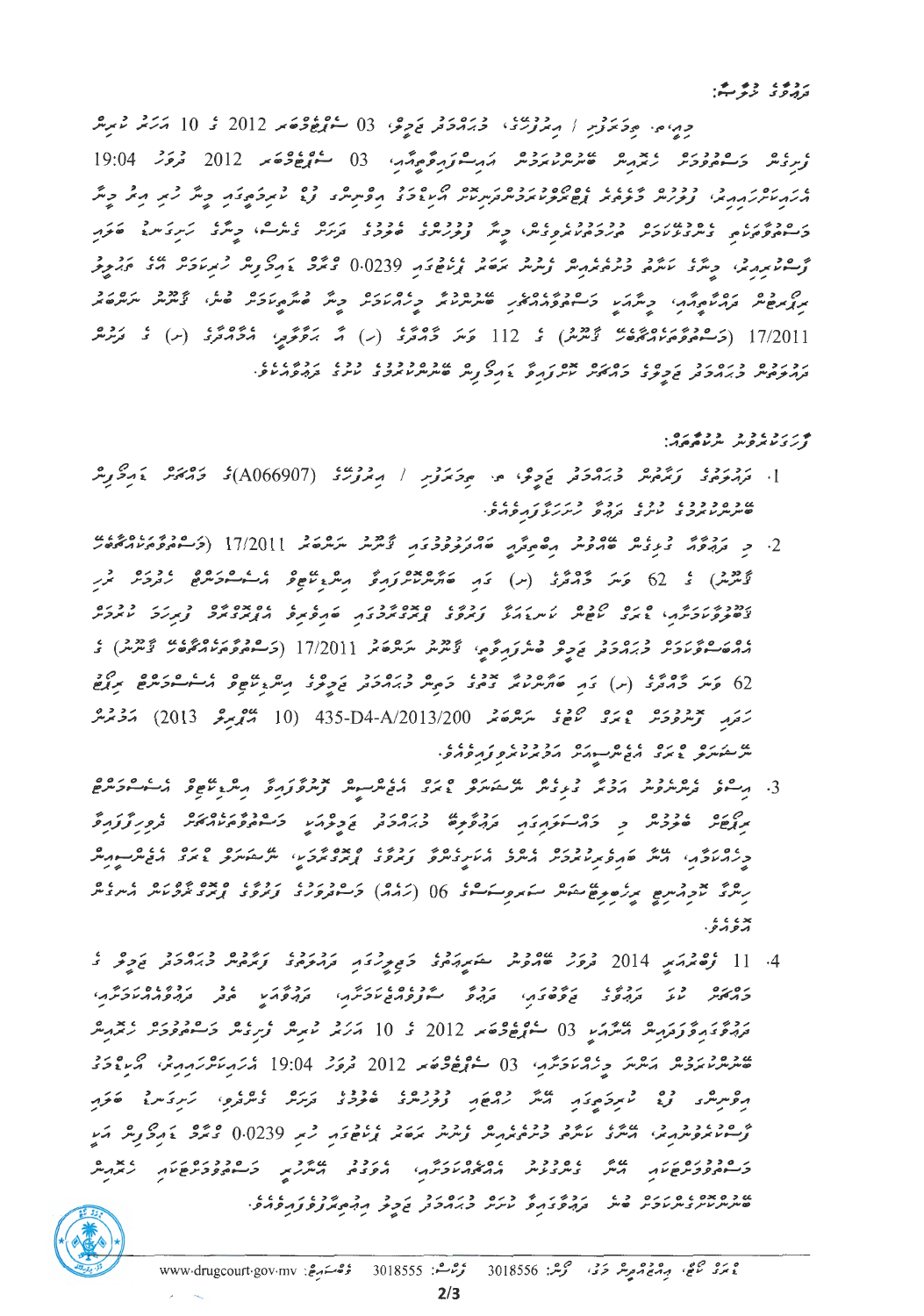مي ه د د ه موه ده د و پر تر پر بر بر به ده تر دوه د دود از دره ده وي کرد تر تر تر شود و مدر د ده د د د د<br>مراج خرد بر همين د د او ميرخ مي تر بر بر بر بر بر اي از اي د اي د اي د بر اي بر اي بر اي بر اي اي اي اي اي اي  $\mathcal{I}_i$ وره دو د چ ه ده د ن و دو و و د د<br>ه سرسر د برو د ، در ه ره ه<br>پرسندسرج م سره ده ر ده<br>ما سر ٤ در و و در و reason is a contract of the contract with  $\frac{1}{2}$  and  $\frac{1}{2}$  (10.2 ° 10.25 in the first contract of the first contract of the first contract of the first contract of the first contract of the first contract of the fir ر ۱9:04 دره عبر چهره عامل در در از این از این در داران ۱۹۶۵ و ۱9 ساموه ۱9:04 در در ۱9:04 انگریز بر در این در ره د د جده د دوره و د و د و و معرور مربوره (17/2011) (تر ۱۶۵۵م درموده و از ۱7/2014) و کرم د د و د د د د د د د <br>مسرف سرسر ر جا بن الملا مرود موترترين مرور برون و بر و بر و بر و با بن الملا بر با بن الملا بن الملا بن الملا بن الملا ب<br>من الملا بن الملا بن الملا بن الملا بن الملا بن الملا بن الملا بن الملا بن الملا بن الملا بن الملا بن الملا بن يومبرد المنظري المحروري والمحرور المركبات المحركة والمحركة والمحروري والمحركة المحركة والمحركة المحركة المحركة<br>المسرور المعرض المحركة والمحركة المحركة المركبات المحركة والمحركة المحركة المحركة والمحركة المحركة المحركة الم د دور ورود و ده د و کس ر وده درده و و در د و دورد و درده به به در و درده د درون د رده، ویده برد .<br>زیروء بریردیود ردرده ده ده ده من در از مقومت دره در کار و ده ده به معرفی ده ده در انداز در ده با در کند  $\frac{1}{2}$  and  $\frac{1}{2}$  and  $\frac{1}{2}$  and  $\frac{1}{2}$  and  $\frac{1}{2}$  and  $\frac{1}{2}$  and  $\frac{1}{2}$  and  $\frac{1}{2}$  and  $\frac{1}{2}$  and  $\frac{1}{2}$ י ג' ג' גונדוני צייר<br>סיפולי אי גונדוני צייר ב המיני שיהם מיני ביתביאסינים<br>מתפצת התפריבה לתכונה روی ر<br>تروپی ترمری

Crimin

روه روویده ،،<br>دیرس پروبرملنزوگرو.

100 G V - 100 G V - 600 G G V C C

 $\int\limits_{\beta\in\mathbb{N}}^{\beta}$ 

وه مستورج : www.drugoourt.gov.mv

3 45 000,

ه ده ده می کرد .<br>پرمان مورش کرد .

3018556:29

 $301855:222$ 

 $3/3$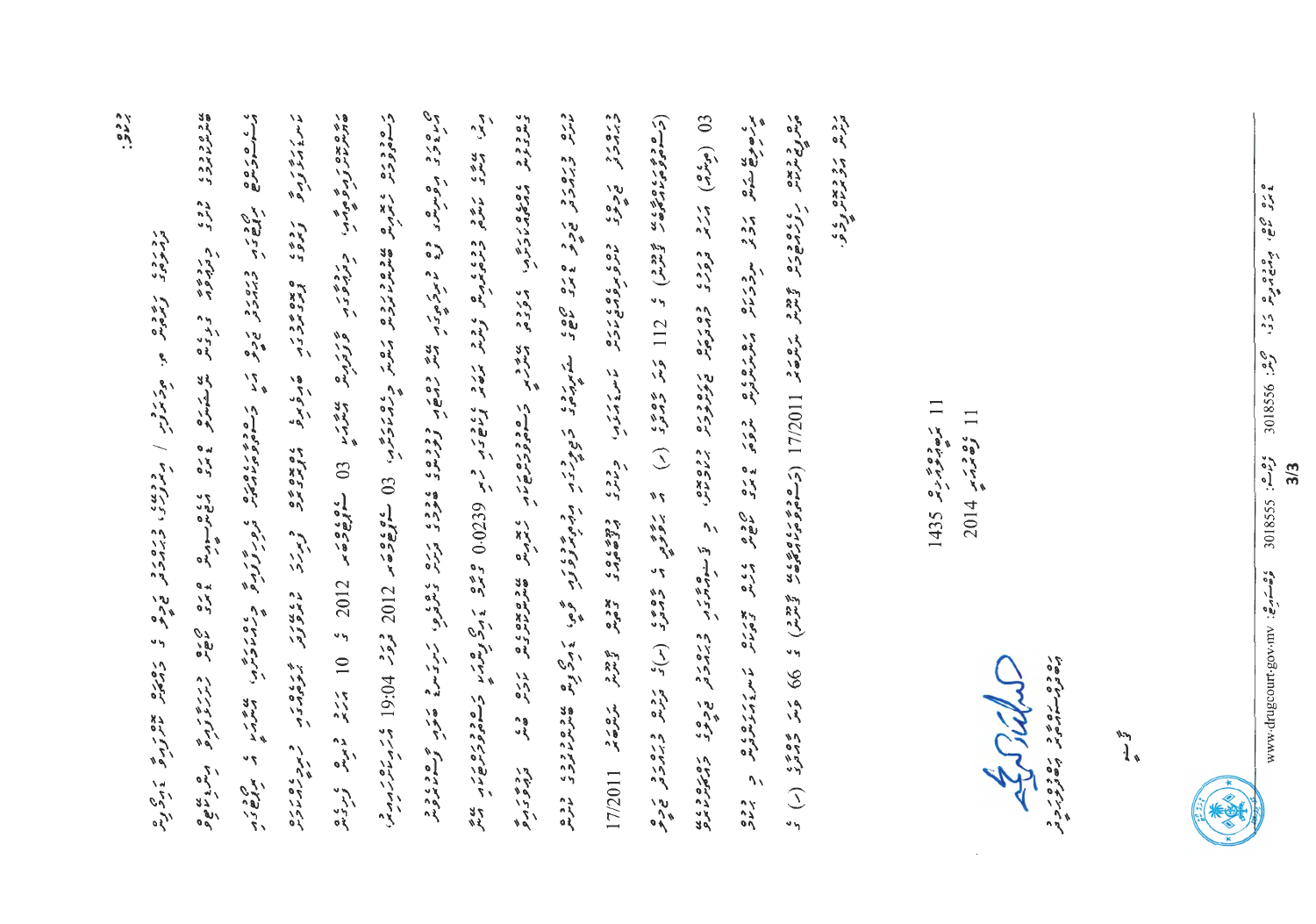

 $20000$ ۇنۇ، ، رسم در د.<br>تر *و ر*سمه د ح

ىر ەر دې.<br>سرسرە ئىر: 435-D4/RO/2014/35

ر و به به مشهور برو د<br>مرزه موجع مشهور برو بر

| شرش: د د د د د د و د          | مەردىم ئەشقىغا A066907                                                                                                                                                                                                                                                                                              |  |
|-------------------------------|---------------------------------------------------------------------------------------------------------------------------------------------------------------------------------------------------------------------------------------------------------------------------------------------------------------------|--|
| قرم وموعي والمستخرج المتعرفية | ومعلا ووعاء والمستخلص المستحملة                                                                                                                                                                                                                                                                                     |  |
|                               | $\frac{1}{2}$ $\frac{1}{2}$ $\frac{1}{2}$ $\frac{1}{2}$ $\frac{1}{2}$ $\frac{1}{2}$ $\frac{1}{2}$ $\frac{1}{2}$ $\frac{1}{2}$ $\frac{1}{2}$ $\frac{1}{2}$ $\frac{1}{2}$ $\frac{1}{2}$ $\frac{1}{2}$ $\frac{1}{2}$ $\frac{1}{2}$ $\frac{1}{2}$ $\frac{1}{2}$ $\frac{1}{2}$ $\frac{1}{2}$ $\frac{1}{2}$ $\frac{1}{2}$ |  |

ره رره دی ردهده<br>درستون دار دبروه

| د مرکز می برده د ده<br>د مرکز می میر سر سر سر | لا منور مور ده وه.<br>لا منور برا در حاومي |                              | $120/DC/2013$ $2.2227$ |
|-----------------------------------------------|--------------------------------------------|------------------------------|------------------------|
| 11 ك <i>رقة قم</i> دسمبر 2014                 | برندونو محبرته:                            | 24 ك <i>ۈڭلىرىمى</i> يە 2013 | ور، وو محبوري:         |

ە رە مىدە ئەدەر.<br>غىرى ئاھاي ئىرگەكلىر: 120/DC/2013 - ئۇسىرلەرگەر قارلىرى ئومۇر قالدىمەر بولىرمومەر و ، ، و تؤمير مرمرة پر 17/2011 (جَسوڤروسروسي معدود)، 112 دَمَرَ جُومِرَى (بَ) أَمَّ بَرْوَكْرِيْر أَمَّ נכס בנסיג ניסיג בין המים בין גם מים נכבר בניסיג בין ניסיג בניסיג בין בין בין בין בין.<br>בצייר בן הכבר בקיב בהאזיר עזק זקליסיקיס המית הכזק ייקבבעיק הייקייקיות ייקפה היהבזקבה, גזורי

קרס קדושים קוויקטים מיטוס ברכב כס קס בנוסד בנוסד המינוח הנוסדות.<br>הפית פעיבים מית בהגית בתית הבייסבת יתוקים יותר באית ובתית ות הקידות הפיקטית באית הקידות בי

ן - מתפופן באיני בסיכון בכנים בכנים ויותר<br>|- מתפופן באוני הכמד כמתפודה הפמיניות היומציתה

ם מם 8% – קרבים קרקקסקים בשי קרדקקס קקסקסקסקסקס.<br>2- גיוני משון קונקסק כונמובייקמיו, ונכונסיטיק מונקסקסקסקסקס.

- 3 ס מ מ מ מ ה יכנים ו ס זיכו ס גבו ב מ הם כנס מינס מינס זיכו ב בינים ביות.<br>3 גודה ב עשות האייבודות הייתוב וקפייטימיו בוא בינים ביות ביות המינים ביות הקודבות הי
- נכנס תב סם מסג זו נגדום ונסים וסכנז.<br>תם בהכת תב החסת מית נותם כתומת ומית ומת בתו

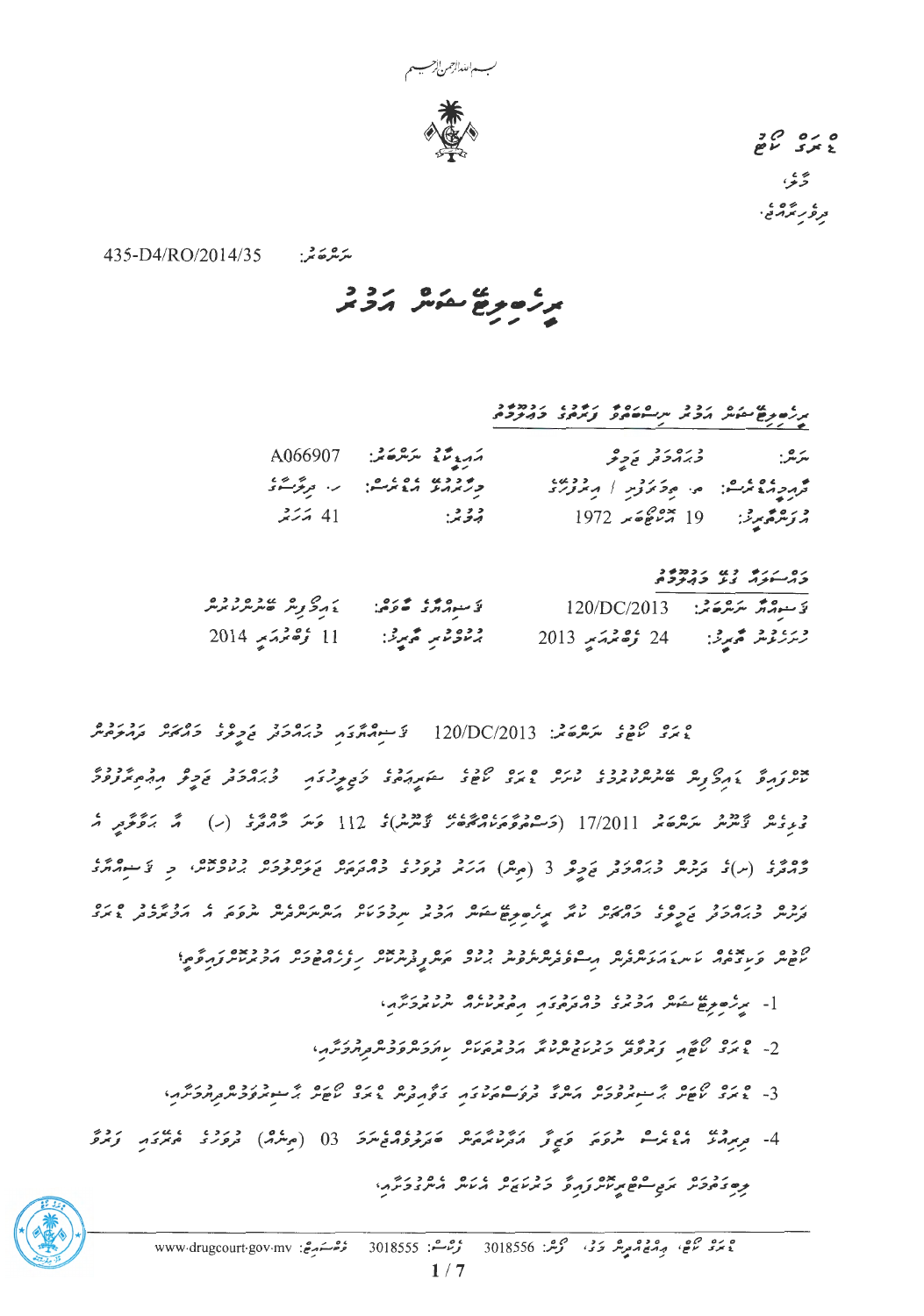5- 200 אינו אינו בין האבלית קשלת ליתקו ניתונו הבינבר הניתונית במהלית ותהבת היתונה.<br>5- 200 יוסל הכמה קהבלית קשלת ביתקו נמוקות במיוסלת הניתול נמהלית ותהבת היתונה .<br>כ הכתבה שהייתות הפי במפז המזמכ המגבינים בגהכת הכת ז בהאיני הכמיותכפי

> $1435$  کے فہوم کرنگر 1435  $11$ 11 زەنمىقىيە 2014

دىياسىيە<br>مەنبە ئەستىقىدىمە ئەنبەر ئەستىدىنى<br>ئەستىلىقى ئەستىر

وبمسور ومنتظر والمروم المحريث ی دره ه ره سه و.<br>مرتفکرو نامری ارتباطی

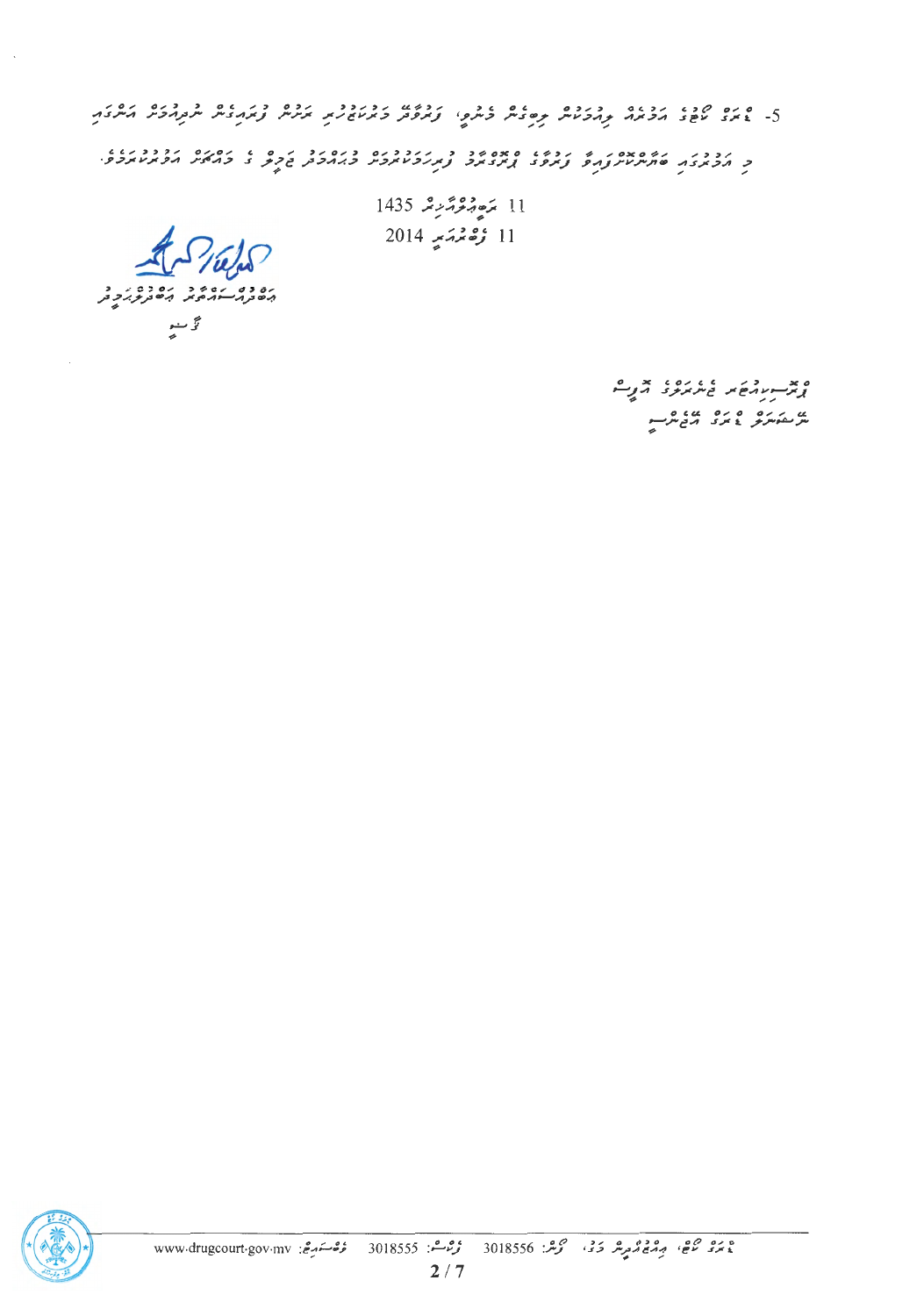

 $20000$ ۇيۇ، ، ره ه ، ،<br>تر *و ر*ند د مي .

ر د د په ده په ده ده ده د د د<br>ترجرون په پرند پرچرن هرتي سونو

ת כפי ה ממשיכי יותר. אך היותר ותומש במיטיון נמצאים (2000 מיטים)<br>נמפי נמצאים מיטי לקומת מיטיון מיטיון נמצאים (היו הפיוניים) رده، معامد در رؤیز درو، برقرش 04 (روده)

زىرىزى ئەمدىكى (01 ئەشىرىن)

.<br>1. توپروسموسرچ ر سوستمبر<br>در سرگور سوستمبر

| و ه و ه از بر د<br>تانو بر بر ایمرفر | ە ئەھەر ئەمەدىيە بىر ئە                                                                             |                  |
|--------------------------------------|-----------------------------------------------------------------------------------------------------|------------------|
| 1                                    | גם ק"ג המסיםם<br>הית בית בית בית ים                                                                 | LSC1             |
| 1                                    | ספט פ טשפים פ                                                                                       | LSC <sub>2</sub> |
| 1                                    | د پرس وه سروج و برم مسروم مشاور مکر مسروم مس                                                        | LSC <sub>3</sub> |
| 1                                    | أرسكي وعرك المحروم مركا متكامر                                                                      | LSC4             |
| 1                                    | ه ده ده مره و مرد اجم من و عامل در مدرد                                                             | LSC <sub>5</sub> |
| 1                                    | بده <i>و و ه هم پر پر بر شکر</i>                                                                    | LSC <sub>6</sub> |
| 1                                    | ، ده ، ده مرکزی                                                                                     | LSC7             |
| 1                                    | ھويىر ئىسرى مىسمى                                                                                   | LSC <sub>8</sub> |
| 1                                    | برنو منكر معوثه موجوش الموسرى العام والمعامل المنفوض                                                | LSC <sub>9</sub> |
| 1                                    | המה תור בין הר הב הב הריים ה                                                                        | LSC10            |
| 1                                    | ه بره عدد دره عده عدده و مده و مدر ه<br>علمری امروانه مشویش امروس امروس امروس او محرسه              | RPC1             |
| 1                                    | ההגית קומת ב קיית בית ההתעם הב עזקפית בית בכית ב                                                    | RPC <sub>2</sub> |
| 1                                    | ه بداره بده ده و ده ده ده ده و در ده مده<br>پرسرسر امراز مرمربی در مرمربی و بروهر مشهر              | RPC3             |
| 1                                    | ۽ پرسري وهر ڪيونگر                                                                                  | RPC4             |
| 1                                    | م شود ماده مرد مرده از مشود و مدید و سور مامر<br>مسوود ماد مرد مرد مرد مرد از مسوود مرد از سور مامر | RC1              |
| 1                                    | ם מים - כגז ככם מכג - כ- מים מים<br>המיישקיפת מים - המיישת מישקים מיישקים מיים                      | RC2              |
| 1                                    | مسوئر متعربهم                                                                                       | RC3              |
|                                      |                                                                                                     | RC4              |

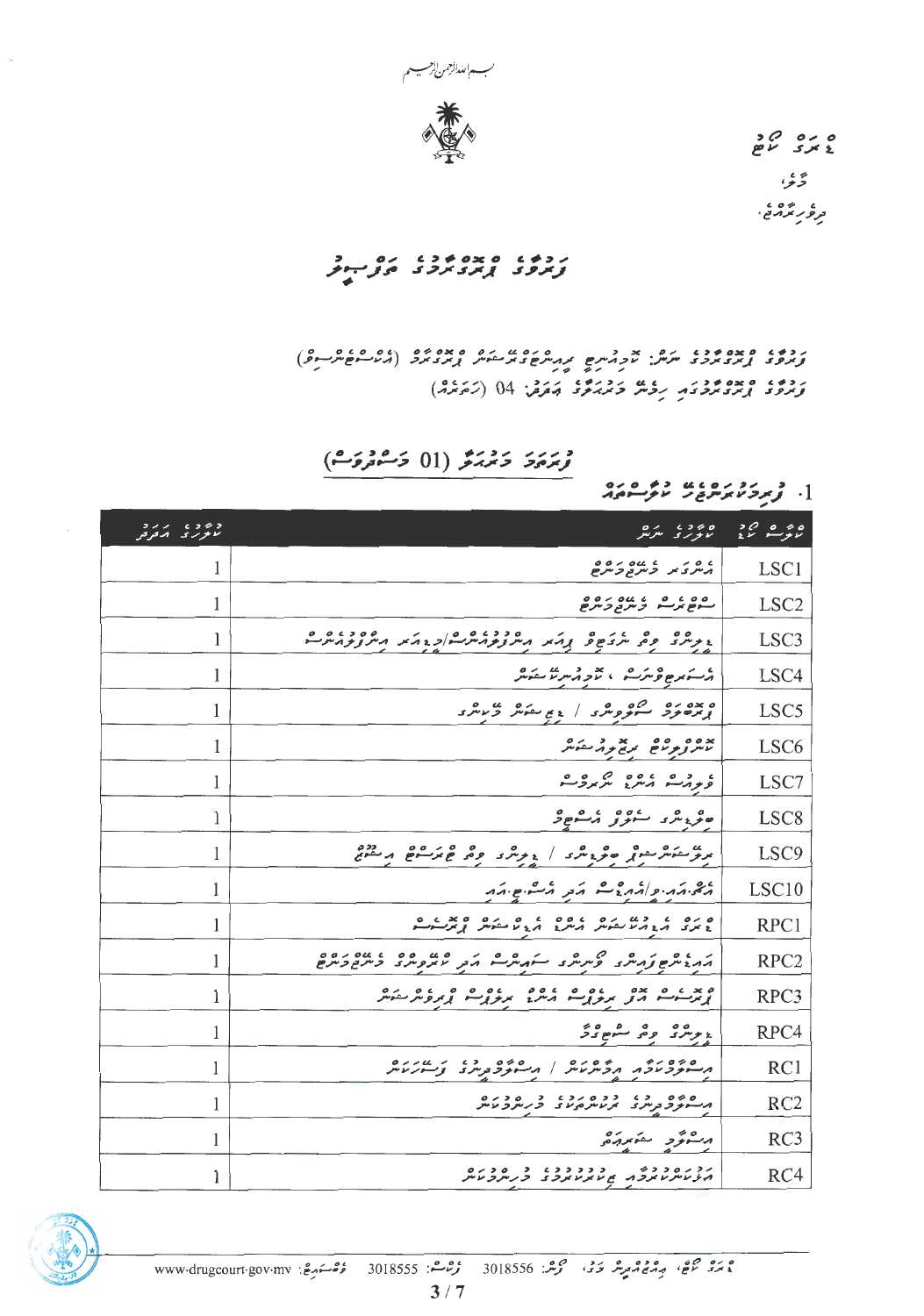### $\alpha$ . נאפע כאטאת הענקפ מהמאית

ر ده د بررده بدون ره دوه به مرکز و دره بان و مرکز دره در درباره در کامل کار در در در درباره در درباره در دربار<br>توجری توبرترمایش تاملات توبگرمانامل مرسکه کلی با برای مرکز مرکز توبرتر موسوعاتر میکرد. کامل کامل کامل کامل کام و دع پر دره ۱۱۶۶ پرده دردروز به درو رده روموس کارو دره دره در در رده رد و 15 (ترمه) درد ،، ، کرکسی ته در در مرد دور دور و 20 سعد در در در در .<br>بر توجه بر 05 (ترمه) مرد بر در در کرکسی ته بر تروکسی برگر فرقر 20 سعد تا بربرد و برم

#### 3. כיונט יו יו פנטיוסים וסיננס.<br>3. עצעקה העם, קיימקוקמאומית שייקשעותית

ש בינדים בינים שים בין הייתה בינים נוסף בינים בינים לי כש בינדרים שים בינים בינים.<br>תוכלית אי ביציב הפיתה הייתה הייתה ביניתה ביניה ביניה היה בינית של של בנקשות שייש שיביתי ه وه د د د د د د .<br>جو سوچ لامرولرمرو

#### 4. ئام شرك موسرى كەن ئەسكەش كىرىدە بىر دەر

د دورور دومه ورود (کرده دوم) کرده می دهد.<br>د کمبرکرد کرفروش () (کردبرای) کرده موش کرده شوش گرسوپروگروگرمران از ترموتر تومرور ، رو، مرد ورد در دور، دوره دور.<br>وسرمنی برو ویران در موسر مرد سر

## 5. שהתתאים גם גם המיתור האבדוארים.<br>5. שהתאית את התיתור האבדוארים.

כ ברושה הרדי המינים על המקורים בינים השיתיים בינים ובנים באינים הייתוחים בינים בינים בינים בינים בינים בינים ב<br>כ באגאיפצה צאיפ אתצות בית האינים באיני השיתיים לקהיקים צאיפים צאיבאינים הייתוחים בינים. 

#### 6. زدره دردده<br>6. زیربر مترووس

נדוני נונד מגרש מינודים באדד נסיסיני ומינדים במינודים במינדד במינוד בריים ומודד בריים.<br>כדורק שנתקפתית בהציף שתית מהקפית מיתה אינודים שף פהקפת תהקבוד בקודות בייתוח הב د بر د ډېر په په ده د په کې په په ده ده په د د کې د د د کې د کارو .<br>مړين کو تر ډېر لوړ د هم شوی چې په کو مور په د سر کو کو مور شريع .

#### 7. عندي كان ثم مسلم وهو

د درور و ده موده موده به بارون د مرد دورد 10 (مارول) زرد و در ه مرد شورگرده و دارد.<br>د کمربرگرد ، نمرد کاچش برسرد د مرد کرمرش ترومان 10 (مالا) زرنمر ، برد کاچش بر شورگرمرمربرم.



ەرەمى جەن بەقەق قىزىر ئىق ئىش: 3018556 - ئۇھىشى: 3018555 - ئۇھەسىرىج: www.drugcourt.gov.mv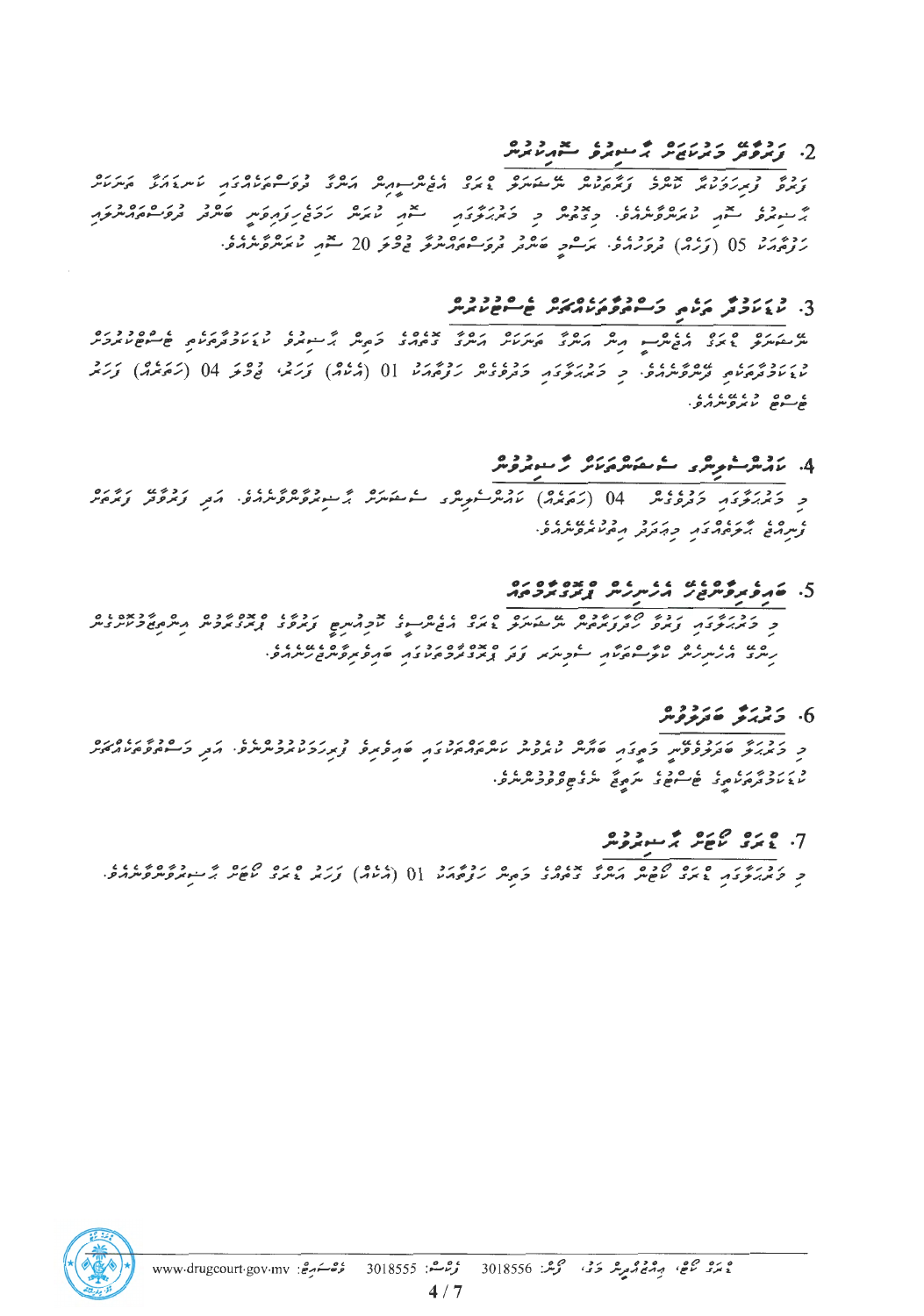ء *مت د دب*و (01) دهوه.

د برزد ره ده به ده وی ماد

|                            | LS1                       | LS <sub>2</sub>      | LS3                                                                                                                                                                                                                                                                                                                                                                             | RS1                        | RS <sub>2</sub>                                                                      | RS3                                                          |                                        | RS4                                       |
|----------------------------|---------------------------|----------------------|---------------------------------------------------------------------------------------------------------------------------------------------------------------------------------------------------------------------------------------------------------------------------------------------------------------------------------------------------------------------------------|----------------------------|--------------------------------------------------------------------------------------|--------------------------------------------------------------|----------------------------------------|-------------------------------------------|
| 0400 12 1415 44            | ، ور تره ه ه ه و . شود پر | ، در دولاژمره سازمرس | $\begin{array}{lll} \mathcal{C}_{\mathcal{A}} & \mathcal{C}_{\mathcal{A}} & \mathcal{C}_{\mathcal{A}} & \mathcal{C}_{\mathcal{A}} & \mathcal{C}_{\mathcal{A}} & \mathcal{C}_{\mathcal{A}} \\ \mathcal{C}_{\mathcal{A}} & \mathcal{C}_{\mathcal{A}} & \mathcal{C}_{\mathcal{A}} & \mathcal{C}_{\mathcal{A}} & \mathcal{C}_{\mathcal{A}} & \mathcal{C}_{\mathcal{A}} \end{array}$ | ردیده می می درده که کاربرد | ده و در ده وه وي ه وي دروه و د ور ده .<br>در سونور سرچ مرتاس تامروسر و شرح وسرح کسون | ورس ساوینرس و وی جایز (ترماههٔ ترماها ترماه) و بروش مسرحان د | ہ صرح رہ<br>میں شرحی میں<br>مجاہرے میں | درس ساوری و و و و و عرده ( برسوو مرد و در |
| د ۶۶۶ مرد<br>ماعر و ماندوس |                           |                      |                                                                                                                                                                                                                                                                                                                                                                                 |                            |                                                                                      |                                                              |                                        |                                           |

Ż. رده به دوربه هم سرود سوبر دو

ه ورد. د بروی د در وی ور د در بعد د روی به د بروی به در دور د برد د د در د د د و د از از از از از از از از از<br>مزیده: منزوند مز و هنرسووی د ورد به سوم نیتروندمزی و تحصیر و تحتین و و تحریر از از از انگار از از از از از از یو و ره پر پا ،<br>سود *لا پو*س و سربره .

ن<br>س 

د ربرده ب عاده و در د بر د د بره بر د د د و د د د و د و د و و و مال از تر د او ه ه و د بان د د .<br>۱۶۷۲ د وی نوم و برو د برو بر د بر از د د د و د و د و د و د و از از از از از از ان از ان از ان ان ان ان ان ان ا ین مترور عثری میگویسیوم میلادی میلادی و میلادی و میلادی می سنومرو در بر دوره به این میلادی در میلادی<br>میرستومری عثری میگویسیومر میلادی میلادی میلادی و میلادی میلادی به سنومرو که با با با با با با با با با با با ب

5. غېرو بروه دي په دروره و مورو پروه ده. 

6. زوره من دوه.

 $\mathcal{U}$ 

- دوره - دره نه<br>دوره - دوره س

 $5927$ 

יז כ זכר מתוקדות<br>שתייר אזקרייר איתיקריקרי

م د کار کار کار<br>هار کار کار کار

و بررو ووه به ده .<br>توسرترم برو میرم

 $\frac{1}{2}$ 

ر حدود رده در دود در دود در دود .<br>در سوورو مردود در دود در دود در دود در دود در دود در دود .

د دره در دوه ولا (ترګومی) روه ده د سورې د سره شورې د سره ده وه وه ده د .<br>د بورم د تر د وو و و له (ترګومی) روه د سورې د سورې بن د چې سنومومومومی

4 رده ش وه د ستا متزوده و مسروده<br>ماپرس شویس و ستوس و مسروس

 $\gamma$   $\gamma$ 

 $2.4$   $\frac{6}{9}$   $\frac{6}{9}$   $\frac{6}{9}$   $\frac{6}{9}$   $\frac{6}{9}$   $\frac{6}{9}$   $\frac{6}{9}$   $\frac{6}{9}$   $\frac{6}{9}$   $\frac{6}{9}$   $\frac{6}{9}$   $\frac{6}{9}$   $\frac{6}{9}$   $\frac{6}{9}$   $\frac{6}{9}$   $\frac{6}{9}$   $\frac{6}{9}$   $\frac{6}{9}$   $\frac{6}{9}$   $\frac{6}{9}$   $\frac{6}{9}$   $\frac{6$  $5/7$ وحرهة: 3018S55 وصبة: www.drugcourt.gov.mv والمستشرفة المصبحة المستشرفين المستشرفة المستشرفة المستشرفة المستشرف

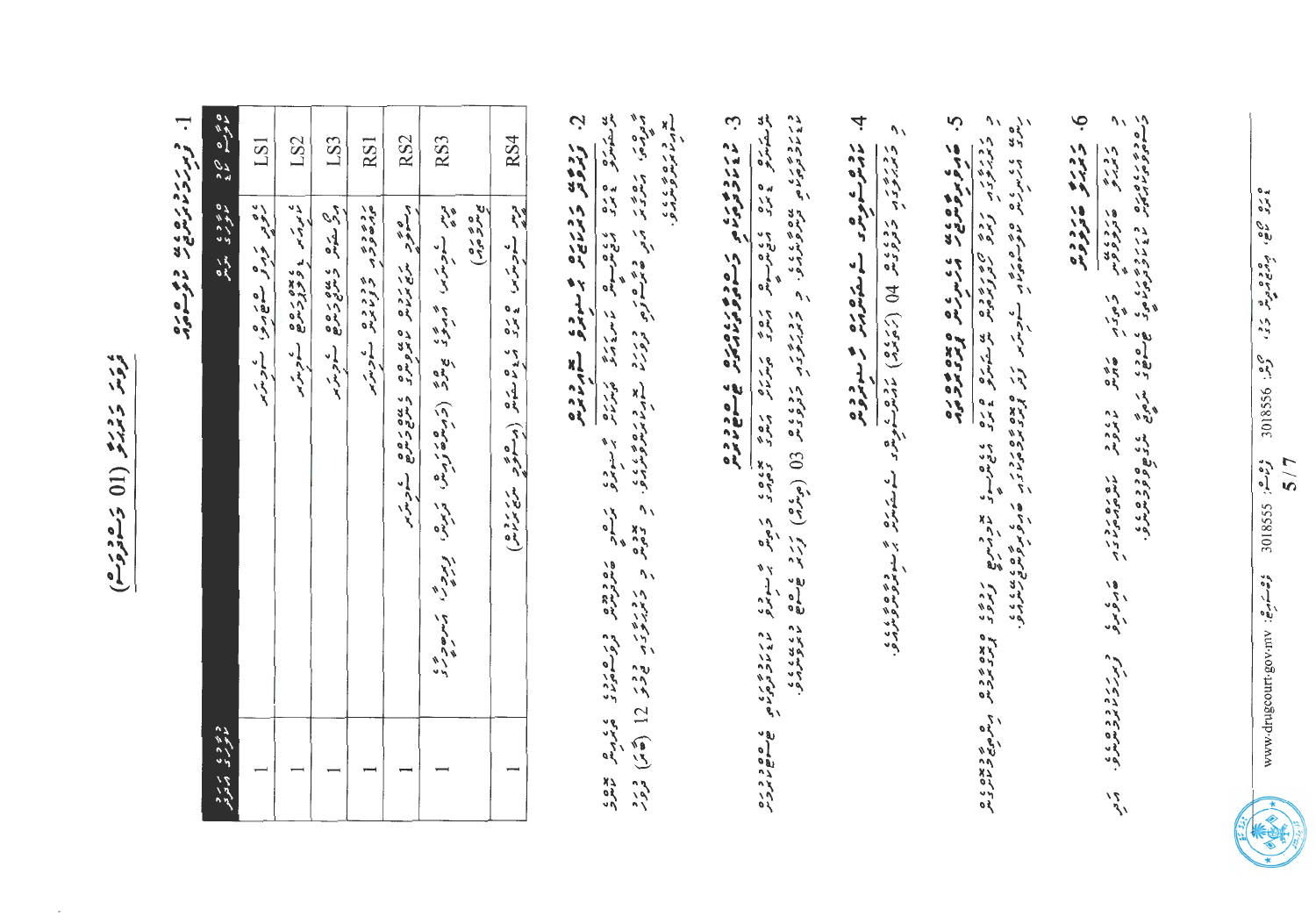| ي سوبون ده وي ، ، ، ،<br>بر سوبون ده وسرون.<br>$\mathcal{N}$<br>7. عارو 200 می شدد و د<br>رورور معرف و روورماه (1949) كردو و دو معرو مورو و دور و دور<br>مور د د دره (11 زمود دم) | یو د د ره ۶ و د د د<br>ره در در ده وه وراز می در ده در ده وراز در می در در در در در در این این این<br>]. ژژوی زژرای و سوده تعادروه | وربروه بره ماه وه بازه. بر بروبره برود و بازه از (میگان) میگرد خاصی دیمنده باز<br>ماندونهای فرمزومین بر کامیکوی بر کامی بازی از این بازی است است میگرمی با<br>C. Solomon Cococost Solomon Saccost | و روره د و دوده که (0) (ویلم) نامبرخور که شمیره و سوره و سوره و در در<br>3. نام و عاد می کند از میکن از می از می شده بر و د ه<br>در انگرام می می کند با می می کند از می کند و با می کند و می | <b>いいかん じゅうしゅう しゅう かいかい かいりょうきょう かいかん きょうかい じゅうしょう かいしょう かいしょう かいきょうかい</b><br>$\mathcal{L}$<br>4 3224 متروم<br>ر دره ررد پن سازه می در ده و د ده در می ده دور در در در ده دور و بر ردود و ه به در دور در ده ده در ده ده کرد<br>در بر در هوار و و به ده و در هارس مایروس ماس و بر در سازه در های در دور بر در در در در در در در در در در بازی | په سندون وي د د د .<br>پر سندونترونترونترارو.<br>$\mathcal{U}$<br>5. عامرو 200 م سنوترومر<br>5. عامرو 200 م سنوترومر<br>ر در برن ر<br>مروسری ر<br>rale of regional (6,10) Ers zwe now was observed zwe |  |
|-----------------------------------------------------------------------------------------------------------------------------------------------------------------------------------|------------------------------------------------------------------------------------------------------------------------------------|---------------------------------------------------------------------------------------------------------------------------------------------------------------------------------------------------|----------------------------------------------------------------------------------------------------------------------------------------------------------------------------------------------|----------------------------------------------------------------------------------------------------------------------------------------------------------------------------------------------------------------------------------------------------------------------------------------------------------------------------------------------|--------------------------------------------------------------------------------------------------------------------------------------------------------------------------------------------------------|--|
| oy of                                                                                                                                                                             |                                                                                                                                    |                                                                                                                                                                                                   |                                                                                                                                                                                              |                                                                                                                                                                                                                                                                                                                                              | oral<br>C                                                                                                                                                                                              |  |

 $\sim$ 



 $\frac{6}{50}\frac{1}{\sqrt{6}}$ : AUI-A03-111005011p·MMM

ە رە 60 مۇمۇمرىي دى. كېمىن 388106  $\frac{2.5 - 3.5}{5}$  55810E